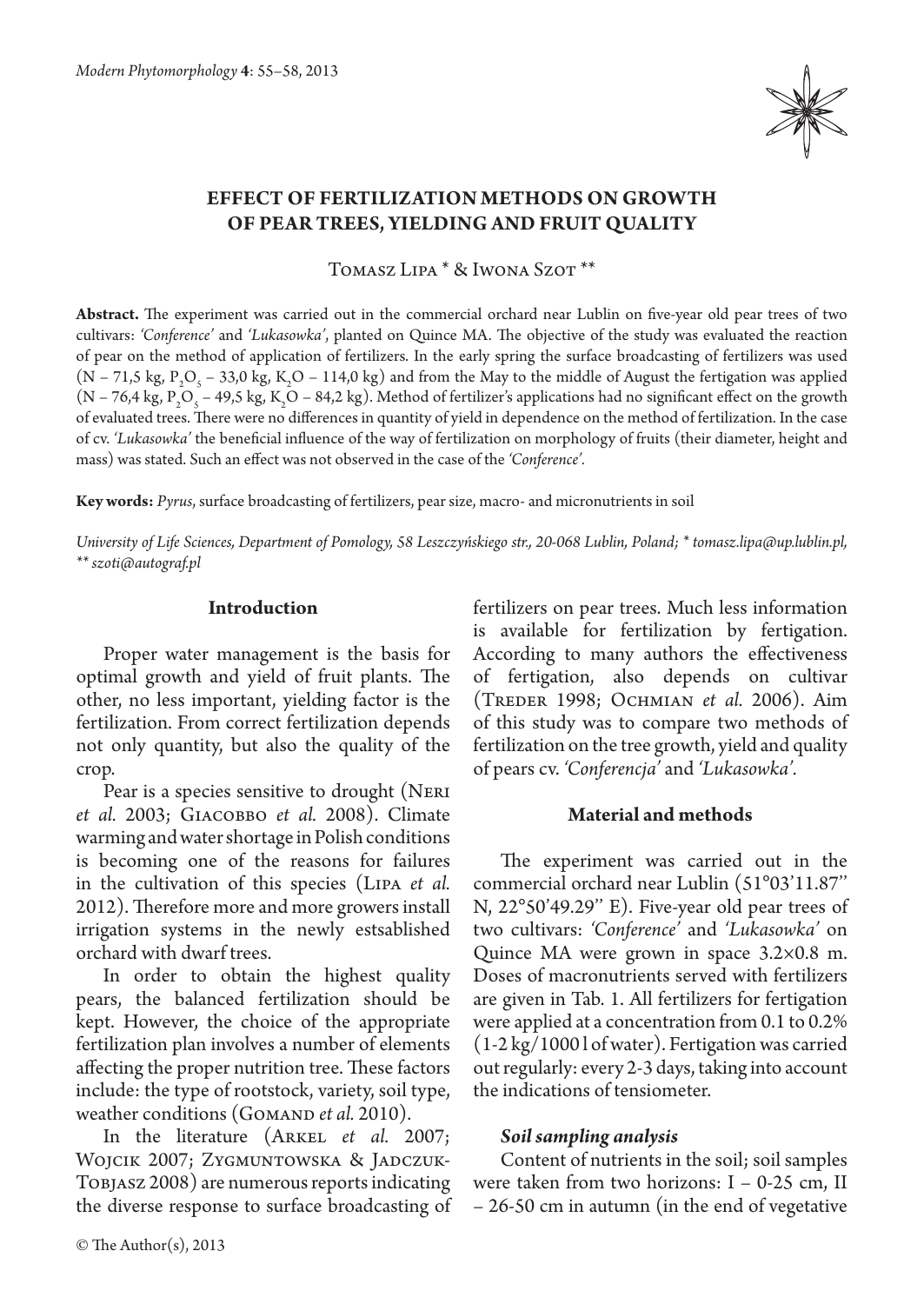|                         | Treatment                           |                                                                |  |
|-------------------------|-------------------------------------|----------------------------------------------------------------|--|
| Nutrient<br>composition | Fertigation<br>$(kg \cdot ha^{-1})$ | Surface<br>broadcasting of<br>fertilizers $(kg \cdot ha^{-1})$ |  |
| N                       | 76.4                                | 71.5                                                           |  |
| $P_2O_5$                | 49.5                                | 33.0                                                           |  |
|                         | 84.2                                | 114.0                                                          |  |

Table 1. Comparison of doses of fertilizer in the pure component.

season). Content of available potassium and phosphorus was processed with the Egner-Riehm method, and content of available magnesium – with the Schachtschabel method. The determining micronutrients: Mn, Cu, Zn and Fe in soil were made in 1M HCl extract by AAS method and B – by colorimetric method.

#### *Three growth and fruit quality*

The following measurements were taken on individual plot basis at harvest: The trunk diameter was measured at 30 cm aboveground for each plot. Fruit yield was determined by harvesting all fruits from each tree separately  $(kg \cdot tree^{-1})$  and the yield was recalculated for  $kg \cdot ha^{1}$ . For size determination, tree measurements (mm) at right angles were taken per fruit, with a digital caliper: two equatorial

diameters (at 90°) from which the mean diameter was created and length from stem to blossom end of the fruit – height of fruit; the dry matter content (%) in five replications with the oven-drying method; the soluble solids content (%) in ten replications was determined with an Abbé refractometer; the total sugar content  $(\%)$ in three replications was determined according to the Loof-Schoorl method (KREŁKOWSKA-KUŁAS 1993), the acidity  $(\%)$  was determined potentiometrically by titration with 0.1 N NaOH solution and was converted to malic acid (Yermakov *et al.* 1987). Flesh firmness of fruit was measured on the three positions around the equator approximately 120° apart, perpendicular to the stem – bottom axis, using Magness-Taylor penetrometer (mod. FT 327) with 8.0 mm probe in 30 replications.

The obtained results on yield, plant material, and growing medium were statistically analyzed by analysis of variance based on Tukey's test at a significance level of  $\alpha = 0.05$ .

#### **Results and discussion**

Chemical analysis of the soil after the season (in autumn) showed higher levels of potassium and phosphorus at fertigation treatment, and magnesium at treatment with

**Table 2.** The influence of fertilization methods on macronutrient content in two soil horizon.

| <b>Treatment</b>                       | Soil horizon              | The content of available forms in mg $\cdot$ 100g <sup>-1</sup> of soil |           |           |  |
|----------------------------------------|---------------------------|-------------------------------------------------------------------------|-----------|-----------|--|
|                                        |                           | Phosphorus                                                              | Potassium | Magnesium |  |
| Surface broadcasting<br>of fertilizers | Plow layer 0-25 cm        | 10.4                                                                    | 56.9      | 11.7      |  |
|                                        | Under-plow layer 26-50 cm | 9.2                                                                     | 38.6      | 11.7      |  |
|                                        | Mean                      | 9.8                                                                     | 47.8      | 11.7      |  |
| Fertigation                            | Plow layer 0-25 cm        | 11.6                                                                    | 46.9      | 11.0      |  |
|                                        | Under-plow layer 26-50 cm | 11.2                                                                    | 38.6      | 10.4      |  |
|                                        | Mean                      | 11.4                                                                    | 42.8      | 10.7      |  |

**Table 3.** The influence of fertilization methods on micronutriens content in soil.

| Treatment                              | Content of micronutriens in mg $\cdot$ kg <sup>-1</sup> of soil |           |        |      |      |  |
|----------------------------------------|-----------------------------------------------------------------|-----------|--------|------|------|--|
|                                        | Boron                                                           | Manganese | Copper | Zink | Iron |  |
| Surface broadcasting<br>of fertilizers | 2.40                                                            | 134.6     | 9.56   | 14.5 | 773  |  |
| Fertigation                            | 2.34                                                            | 155.9     | 9.18   | 14.8 | 772  |  |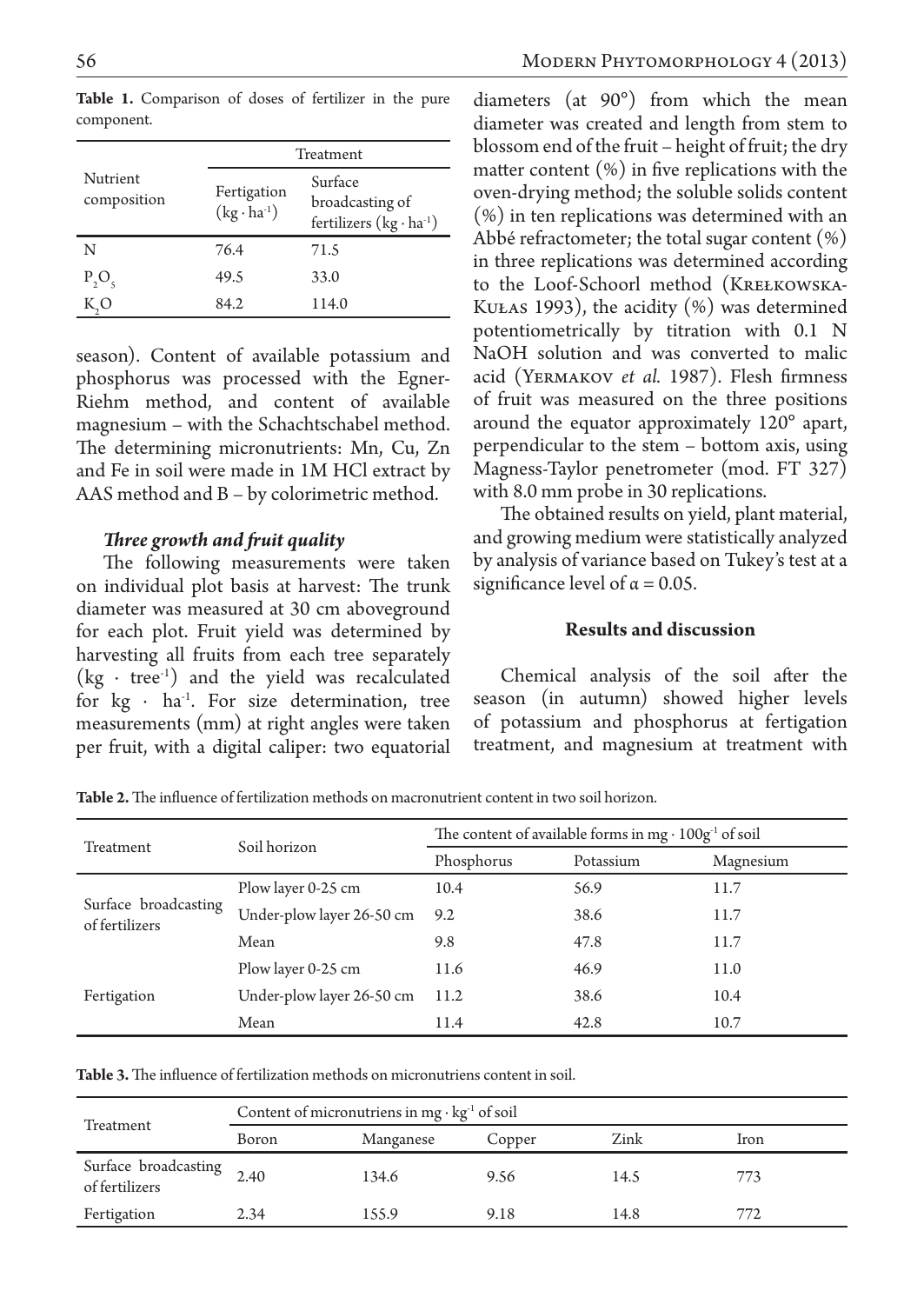| Cultivar     | Treatment                           | Trunk diameter (mm) | Mean length of one-year<br>old shoots (cm) |
|--------------|-------------------------------------|---------------------|--------------------------------------------|
| 'Conference' | Surface broadcasting of fertilizers | 54.6 $b^*$          | 51.5 a                                     |
|              | Fertigation                         | 54.9 b              | 51.3 a                                     |
| 'Lukasowka'  | Surface broadcasting of fertilizers | 45.2 a              | 66.6 b                                     |
|              | Fertigation                         | 46.9 a              | 69.4 b                                     |
| Mean         | Surface broadcasting of fertilizers | 49.9 A              | 59.1 A                                     |
|              | Fertigation                         | 50.9 A              | 60.4 A                                     |

**Table 4.** The influence of fertilization methods on the trunk diameter (mm) and the mean length of one-year old shoots (cm).

**Table 5.** The influence of fertilization methods on the diameter and height of fruit, as well as mean fruit mass.

| Cultivar     | Treatment                           | Diameter of fruit<br>(mm) | Height of fruit<br>(mm) | Mean fruit mass<br>(g) |
|--------------|-------------------------------------|---------------------------|-------------------------|------------------------|
| 'Conference' | Surface broadcasting of fertilizers | 66.0 a                    | 100.0c                  | $202.1$ ab             |
|              | Fertigation                         | 64.7 a                    | 109.8c                  | 190.9 a                |
| 'Lukasowkaa' | Surface broadcasting of fertilizers | 70.1 b                    | 83.4 a                  | 210.9 <sub>b</sub>     |
|              | Fertigation                         | 76.0c                     | 94.0 b                  | 262.5c                 |
| Mean         | Surface broadcasting of fertilizers | 68.1 A                    | 91.7 A                  | 206.5 A                |
|              | Fertigation                         | 70.4 A                    | 101.9B                  | 226.7 B                |

**Table 6.** The influence of fertilization methods on some quality features of fruits.

| Cultivar     | Treatment                           | Flesh<br>firmness<br>(kG/cm <sup>2</sup> ) | Soluble<br>solids<br>$(\% )$ | Total<br>sugar<br>$(\% )$ | Acidity<br>$(\% )$ | Dry<br>matter<br>$\left( \% \right)$ |
|--------------|-------------------------------------|--------------------------------------------|------------------------------|---------------------------|--------------------|--------------------------------------|
| 'Conference' | Surface broadcasting of fertilizers | 5.7 a                                      | 14.2 a                       | 8.4 b                     | 0.15a              | 17.2c                                |
|              | Fertigation                         | 5.3 a                                      | 17.1 <sub>b</sub>            | 8.0 <sub>b</sub>          | 0.16a              | 16.8 <sub>bc</sub>                   |
| 'Lukasowka'  | Surface broadcasting of fertilizers | 5.5 a                                      | 17.5 <sub>b</sub>            | 7.5a                      | 0.24 <sub>b</sub>  | 16.5 <sub>b</sub>                    |
|              | Fertigation                         | 5.6 a                                      | 17.0 <sub>b</sub>            | 8.1 b                     | 0.29c              | 15.8a                                |
| Mean         | Surface broadcasting of fertilizers | 5.7 A                                      | 15.9 <sub>A</sub>            | 8.0A                      | 0.20A              | 16.9 <sub>A</sub>                    |
|              | Fertigation                         | 5.5 A                                      | 17.1 B                       | 8.1 A                     | 0.23A              | 16.3A                                |

\*Means within the column followed by the same letter are not significantly differ by Tukey's Multiple Range Test at P≤0.05.

surface broadcasting of fertilizers. Soil richness of micronutrients was similar for the evaluated methods of fertilization (Tabs. 2-3).

Method of fertilizer applications had no significant effect on the diameter of the tree trunk and the average increasment in length of one-year shoots (Tab. 4). Zygmuntowska & JADCZUK-TOBJASZ (2008) showed the influence of fertilizing on growth of five pear cultivars.

In the case of cv. *'Lukasowka'* the significant influence of the way of fertilization on

morphology of fruits (their diameter, height and mass) was stated (Tab. 5). Significant bigger fruits after fertigation were obtained. In the study of Zygmuntowska & Jadczuk-Tobjasz (2008) fertilizing with potassium, independently on rate and method of application, increased the fruit mass.

In the present study, the firmness of flesh of evaluated cultivars remained at a level of 5.3 kG/cm2 to 5.7 kG/cm2 . There was no significant effect of fertilization method on this feature